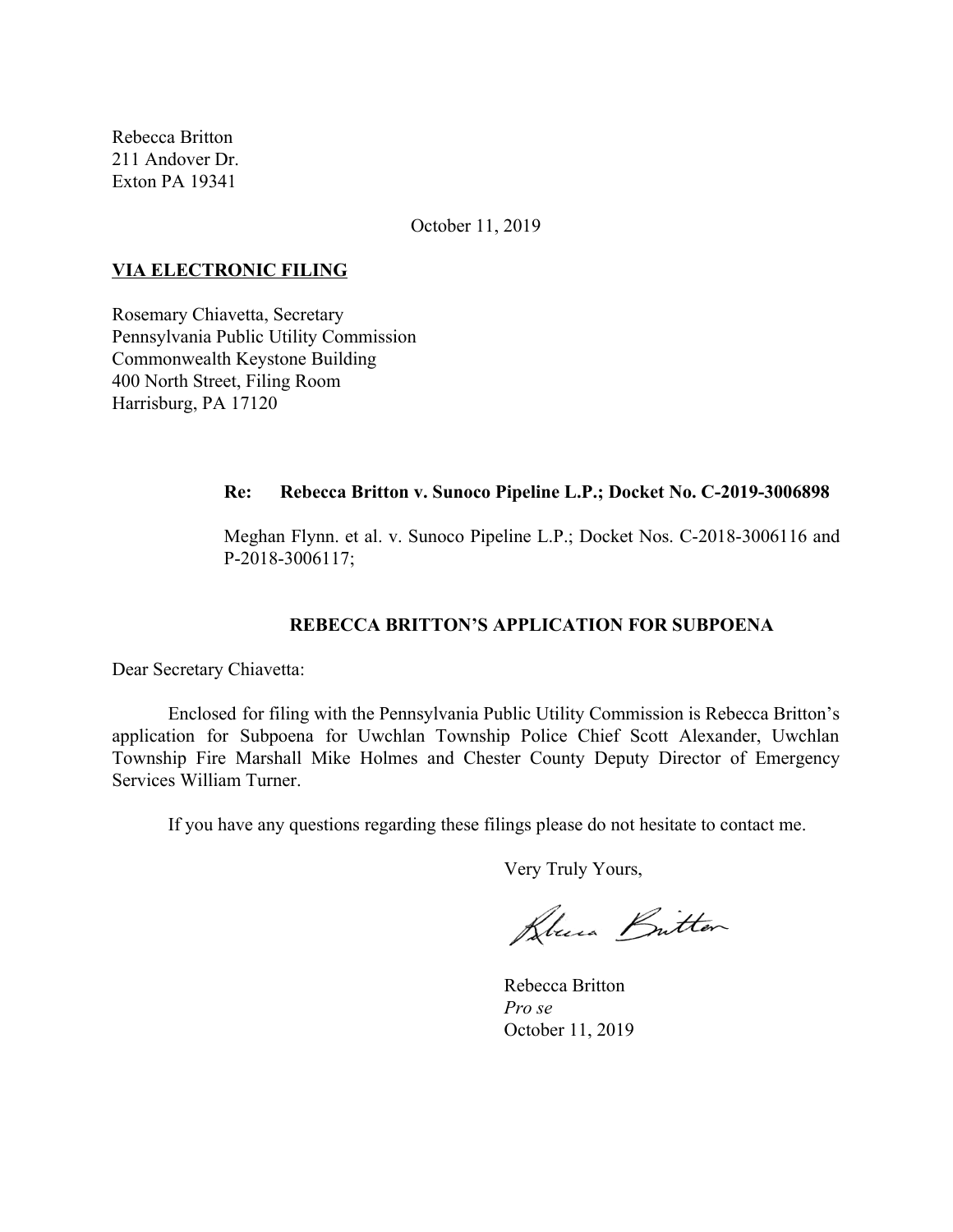October 11, 2019

Rosemary Chiavetta, Secretary Pennsylvania Public Utility Commission Commonwealth Keystone Building 400 North Street, Filing Room Harrisburg, PA 17120

## **BEFORE THE PENNSYLVANIA PUBLIC UTILITY COMMISSION**

| <b>Rebecca Britton</b>       |                |                           |  |
|------------------------------|----------------|---------------------------|--|
| 211 Andover Dr.              |                |                           |  |
| Exton, PA 19341              |                | Docket No. C-2019-3006898 |  |
| Complainant                  |                |                           |  |
| <b>Consolidated</b>          | ٠<br>$\bullet$ |                           |  |
| <b>MEGAN FLYNN</b> et al     |                | Docket Nos.C-2018-3006116 |  |
| V.                           |                |                           |  |
|                              |                |                           |  |
| <b>SUNOCO PIPELINE L.P.,</b> |                |                           |  |
| Respondent.                  |                |                           |  |
|                              |                |                           |  |

## **Notice to Respond or Object**

The Pro Se Complainant, Rebecca Britton, has filed an application for a subpoena in accordance with Pa Code 52 § 5.421.

While I am not anticipating objections as none of these witnesses have been objected to from my original list I am required to provide notice to respond. I would ask that any responses are within 7 days in accordance with Judge Barnes prehearing conference order.

*Respectfully Submitted*,

Blue Britton

*Rebecca Britton*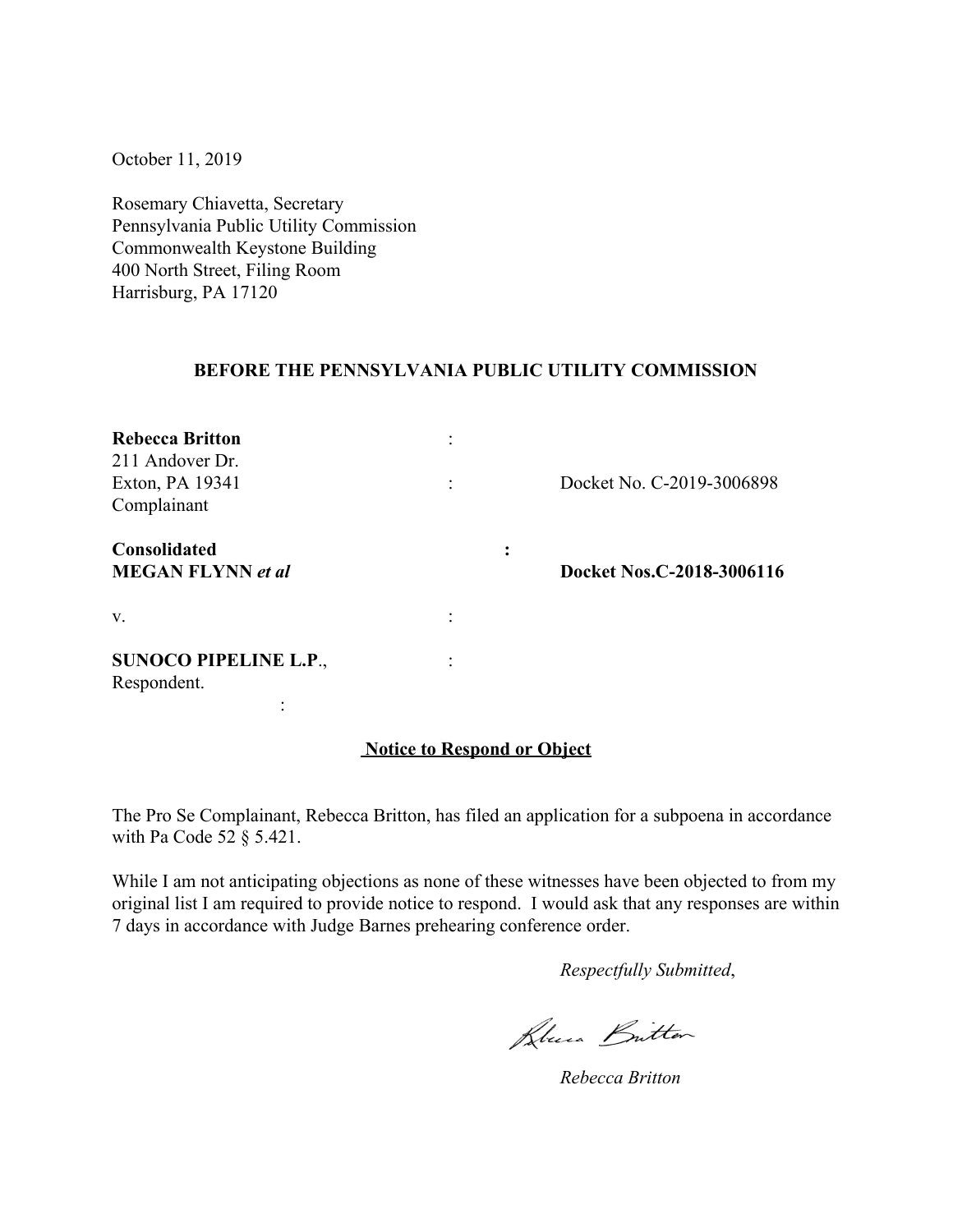October 11, 2019

## **BEFORE THE PENNSYLVANIA PUBLIC UTILITY COMMISSION**

| <b>Rebecca Britton</b><br>211 Andover Dr. |                           |
|-------------------------------------------|---------------------------|
| Exton, PA 19341                           | Docket No. C-2019-3006898 |
| Complainant                               |                           |
| Consolidated                              |                           |
| MEGAN FLYNN et al                         | Docket Nos.C-2018-3006116 |
| $V_{\cdot}$                               |                           |
| <b>SUNOCO PIPELINE L.P.,</b>              |                           |
| Respondent.                               |                           |

Judge Barnes,

Please accept my application in writing for the following 3 subpoenas to be issued; Uwchlan Township Police Chief Scott Alexander, Uwchlan Township Fire Marshall Mike Holmes and Chester County Deputy Director of Emergency Services William Turner.

## **Uwchlan Township Police Chief Scott Alexander**

- 1) Chief Scott will testify to the factual matters related to emergency response, emergency response capabilities, roles and responsibilities of police, police equipment, and general accounting of facts as it relates to policing the Township of Uwchlan.
- 2) I do not require Chief Scott to bring any documents with him.
- 3) I have included a notice to object or respond and served it on all parties. I am pleading with your honor that if it is appropriate she consider expediting this request so as to allow for response if one is needed.
- 4) Chief Alexander can be reached via his place of business

Uwchlan Township Police Dept. 717 N. Ship Rd.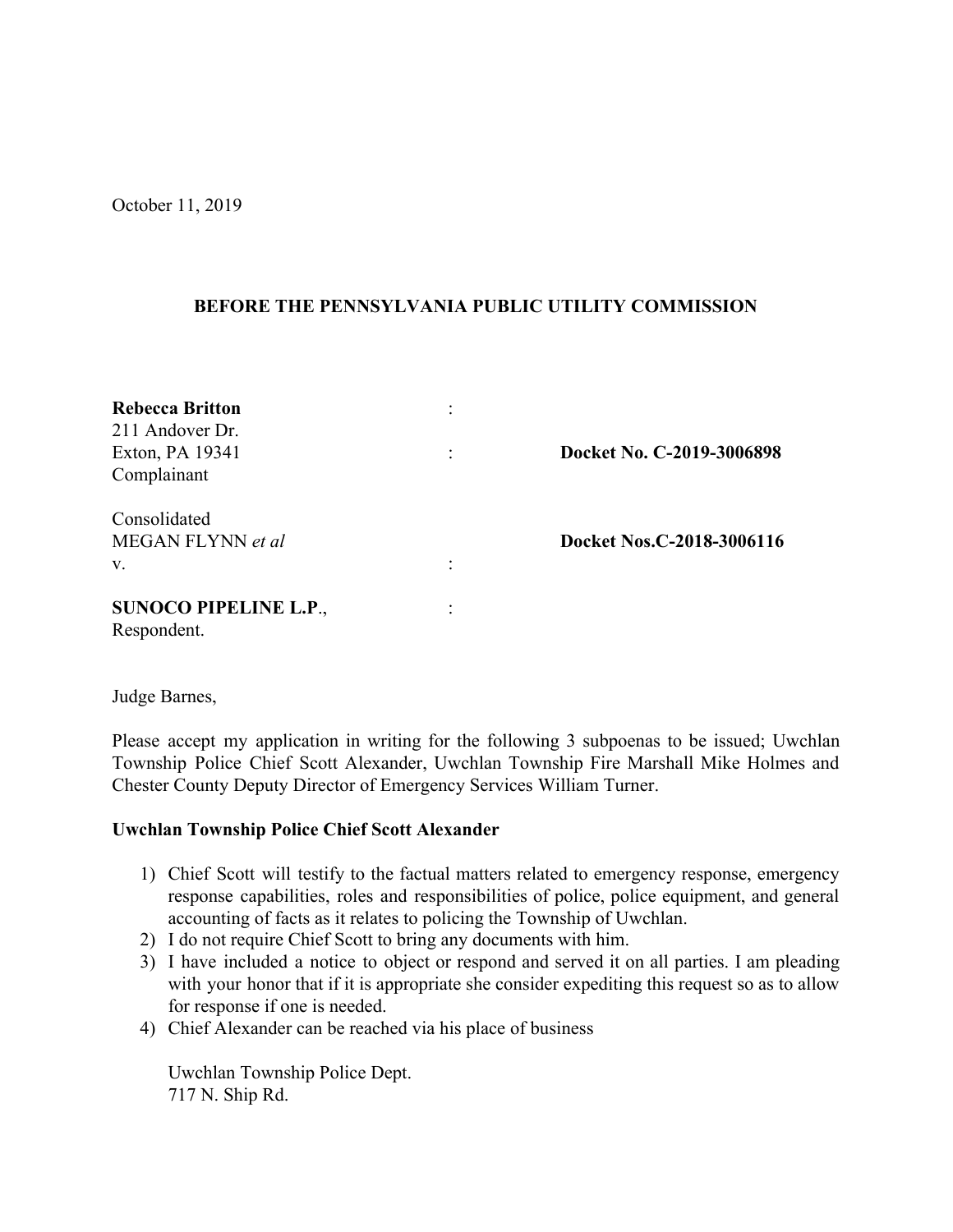Exton PA 19341 Ph: 610-363-6947 Fx: 610-524-1088

#### **Uwchlan Township Fire Marshal Michael Holmes**

- 5) Mr. Holmes will testify to the factual matters related to emergency response, emergency response capabilities, roles and responsibilities for himself and those in the fire dept, fire equipment, and general accounting of facts as it relates to preparation, response and recovery for emergency response in the Township of Uwchlan.
- 6) I do not require Mr. Holmes to bring any documents with him.
- 7) I have included a notice to object or respond and served it on all parties. I am pleading with your honor that if it is appropriate she consider expediting this request so as to allow for response and ruling if that is needed.
- 8) Fire Marshal Holmes can be reached via his place of business

Uwchlan Township 715 N. Ship Rd. Exton PA 19341 Ph: 610-363-9450 FX: 610-363-0518

## **Chester County Deputy Director of Emergency Services William Turner**

- 9) Mr. Turner will testify to the factual matters related to emergency response, emergency response capabilities, roles and responsibilities of Chester County Dept of Emergency Services and himself, available equipment, and a general accounting of facts as it relates to the level of preparedness, response and mitigation of Mariner East. Testify to information presented to county by SPLP.
- 10) I do not require Mr. Turner to bring any documents with him.
- 11) I have included a notice to object or respond and served it on all parties. I am pleading with your honor that if it is appropriate she consider expediting this request so as to allow for response if one is needed.
- 12) Mr. Turner can be reached via his place of business

County of Chester 313 West Market Street West Chester, PA 19380 610-344-5011 wturner@chesco.org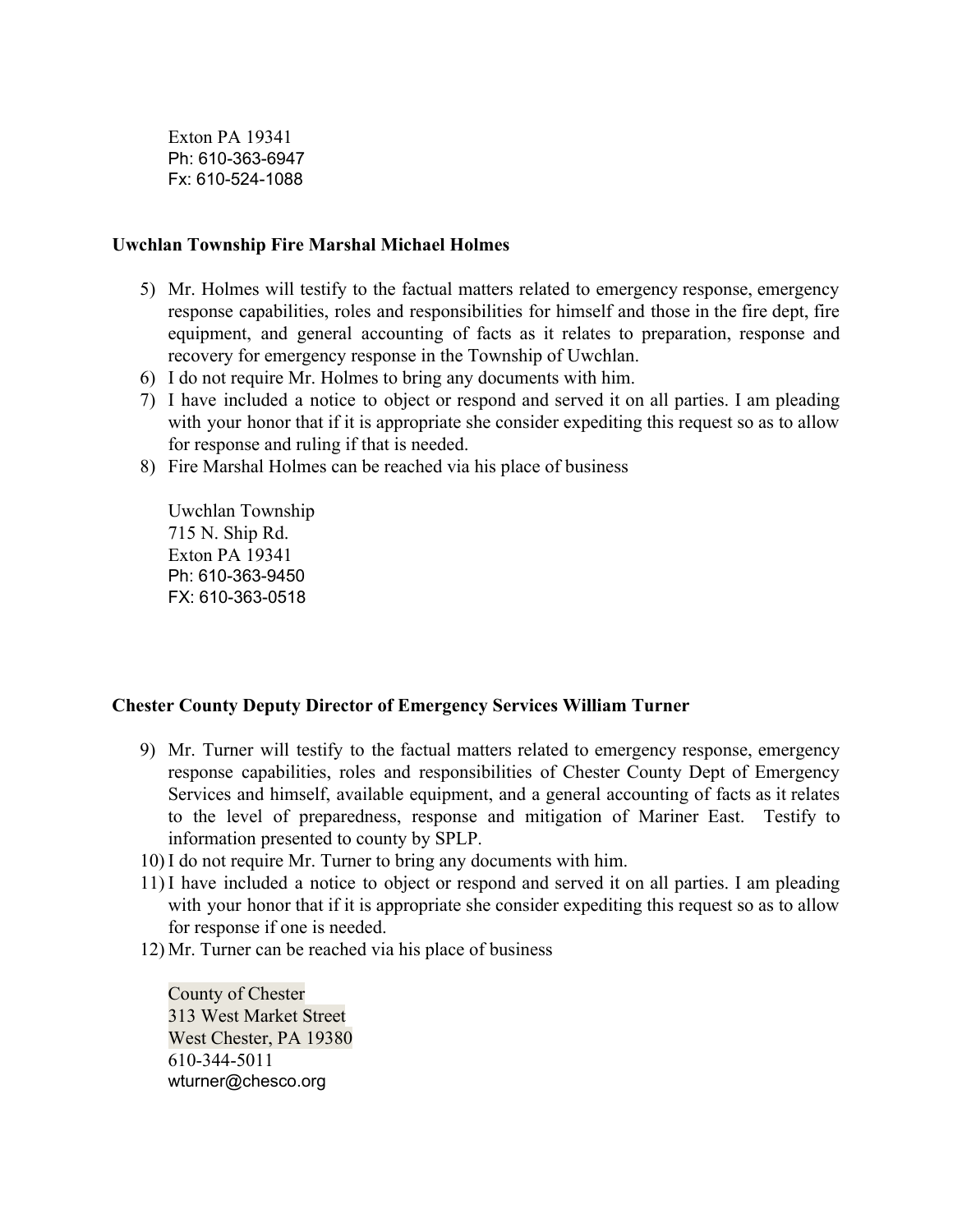Rouen Britton

Rebecca Britton

October 11, 2019

# **CERTIFICATE OF SERVICE**

I hereby certify that I have this day served a true copy of the foregoing document upon the parties, listed below, in accordance with the requirements of 1.54 (relating to service by a party). This document has been filed via electronic filing:

# *VIA ELECTRONIC FILING*

Pennsylvania Public Utility Commission efiling system

Thomas J. Sniscak, Esq [tjsniscak@hmslegal.com](mailto:tjsniscak@hmslegal.com)

Kevin J. McKeon [kjmckeon@hmslegal.com](mailto:kjmckeon@hmslegal.com)

Whitney E. Snyder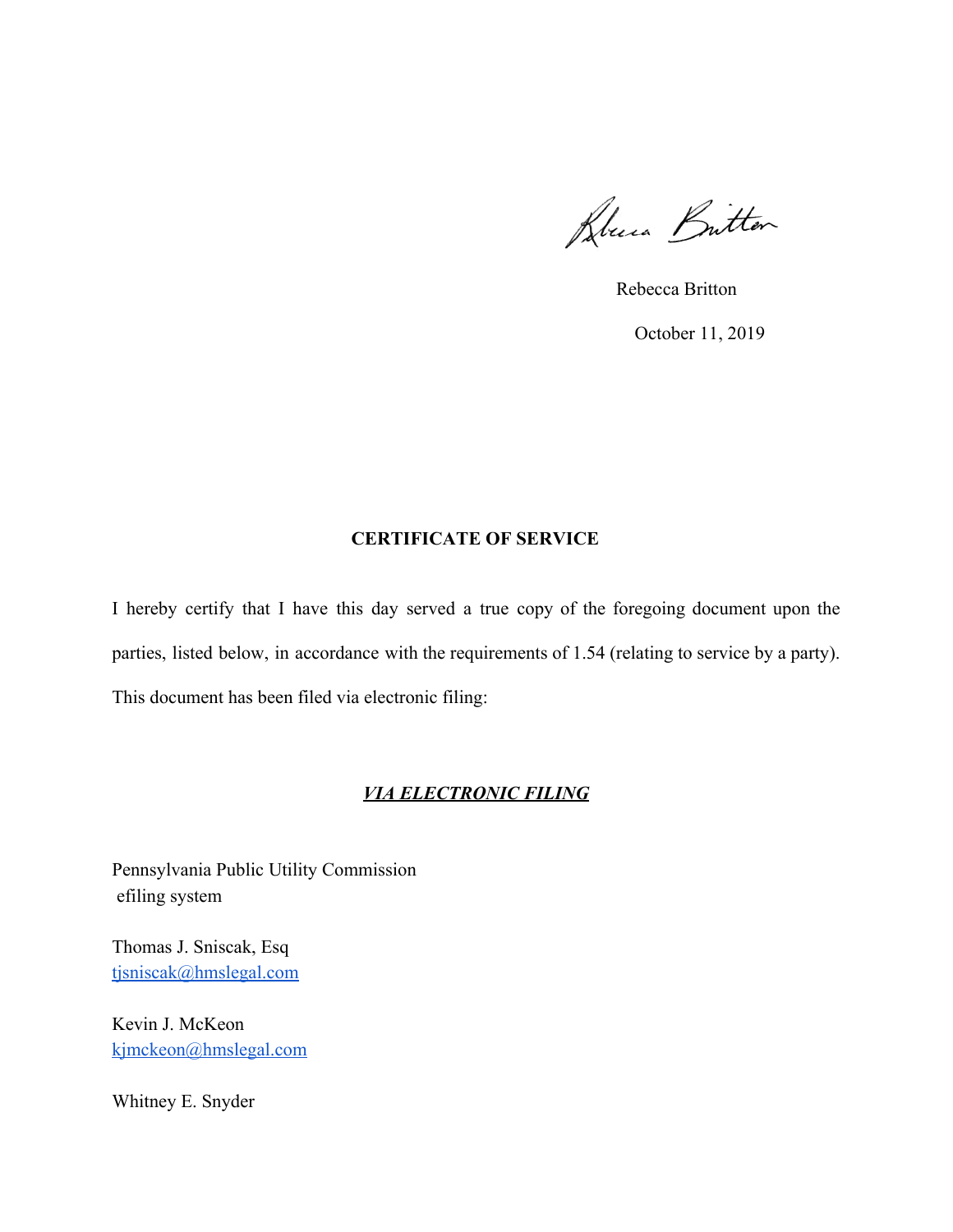#### [@hmslegal.com](mailto:wesnyder@hmslegal.com)

Robert D. Fox, Esq. Neil S. Witkes, Esp. Diana A. Silva, Esq. [rfox@mankogold.com](mailto:rfox@mankogold.com) [nwitkes@mankogold.com](mailto:nwitkes@mankogold.com) [dsilva@mankogold.com](mailto:dsilva@mankogold.com)

Michael Bomstein [mbomstein@gmail.com](mailto:mbomstein@gmail.com)

Anthony D. Kanagy, Esquire Garrett P. Lent, Esquire [akanazy@postschell.com](mailto:akanazy@postschell.com) [glent@postschell.com](mailto:glent@postschell.com)

Rich Raiders, Esq. [rich@raiderslaw.com](mailto:rich@raiderslaw.com)

Vince M. Pompo, Esq. Guy. A. Donatelli, Esq Alex J. Baumler, Esq. [vpompo@lambmcerlane.com](mailto:vpompo@lambmcerlane.com) [Gdonatelli@lambmcerlane.com](mailto:Gdonatelli@lambmcerlane.com) [abaumler@lambmcerlane.com](mailto:abaumler@lambmcerlane.com)

Margaret A. Morris, Esq. [mmorris@regerlaw.com](mailto:mmorris@regerlaw.com)

Leah Rotenberg, Esq. [rotenberg@mcr-attorneys.com](mailto:rotenberg@mcr-attorneys.com)

Mark L. Freed [mlf@curtinheefner.com](mailto:mlf@curtinheefner.com)

James R. Flandreau [jflandreau@pfblaw.com](mailto:jflandreau@pfblaw.com)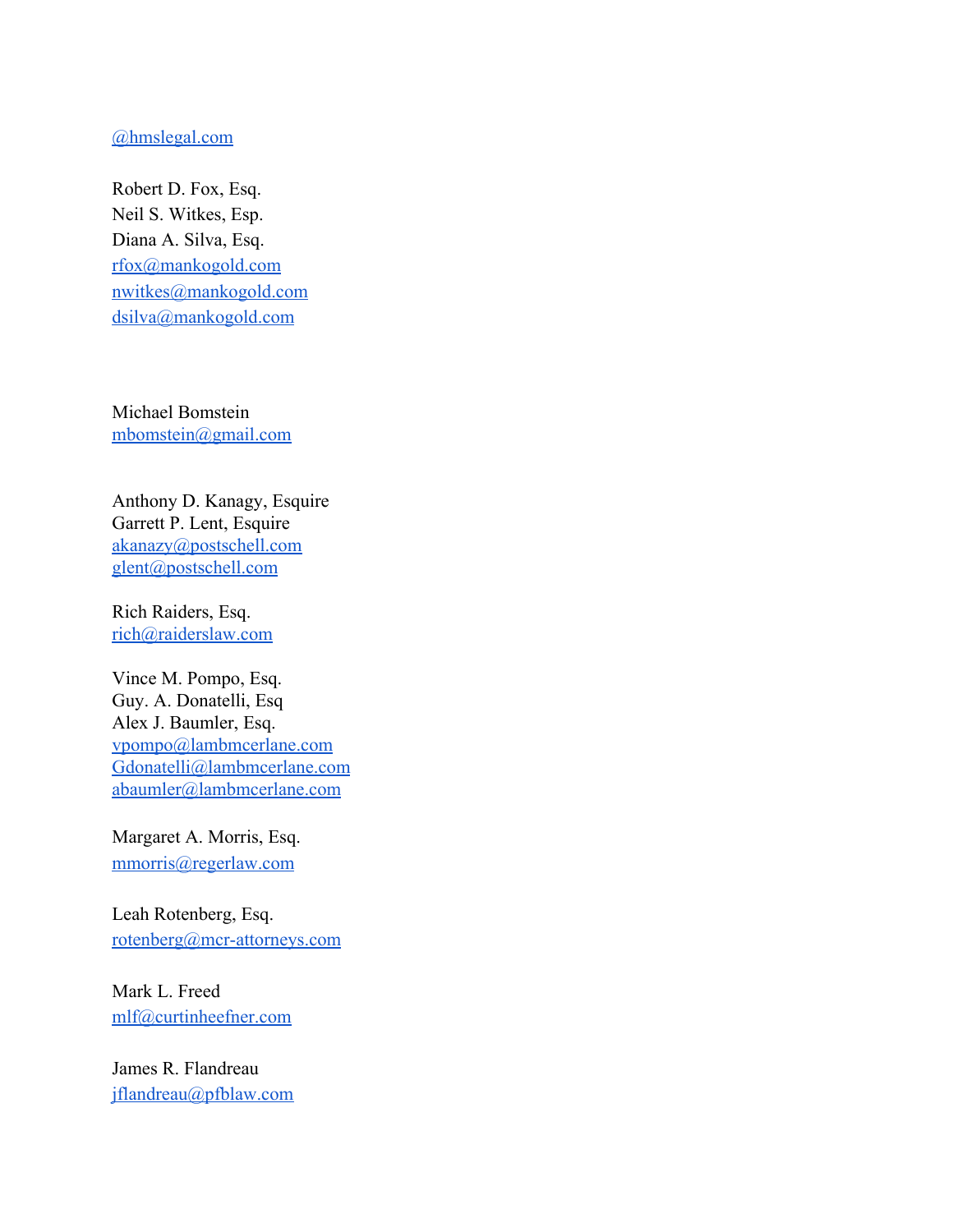David J. Brooman Richard Sokorai Mark R. Fischer [dbrooman@highswartz.com](mailto:dbrooman@highswartz.com) [rsokorai@highswartz.com](mailto:rsokorai@highswartz.com) [mfischer@highswartz.com](mailto:mfischer@highswartz.com)

Thomas Casey [tcaseylegal@gmail.com](mailto:tcaseylegal@gmail.com)

Josh Maxwell [jmaxwell@downingtown.org](mailto:jmaxwell@downingtown.org)

Laura Obenski [ljobenski@gmail.com](mailto:ljobenski@gmail.com)

Stephanie M. Wimer [stwimer@pa.gov](mailto:stwimer@pa.gov)

Michael Maddren, Esq. Patricia Sons Biswanger, Esq. [maddrenM@co.delaware.pa.us](mailto:maddrenM@co.delaware.pa.us) [patbiswanger@gmail.com](mailto:patbiswanger@gmail.com)

James C. Dalton, Esq. [jdalton@utbf.com](mailto:jdalton@utbf.com)

Melissa DiBernardino [lissdibernardino@gmail.com](mailto:lissdibernardino@gmail.com)

Virginia Marcille-Kerslake [vkerslake@gmail.com](mailto:vkerslake@gmail.com)

James J. Byrne, Esq. Kelly S. Sullivan, Esq. [jjbyrne@mbmlawoffice.com](mailto:jjbyrne@mbmlawoffice.com)